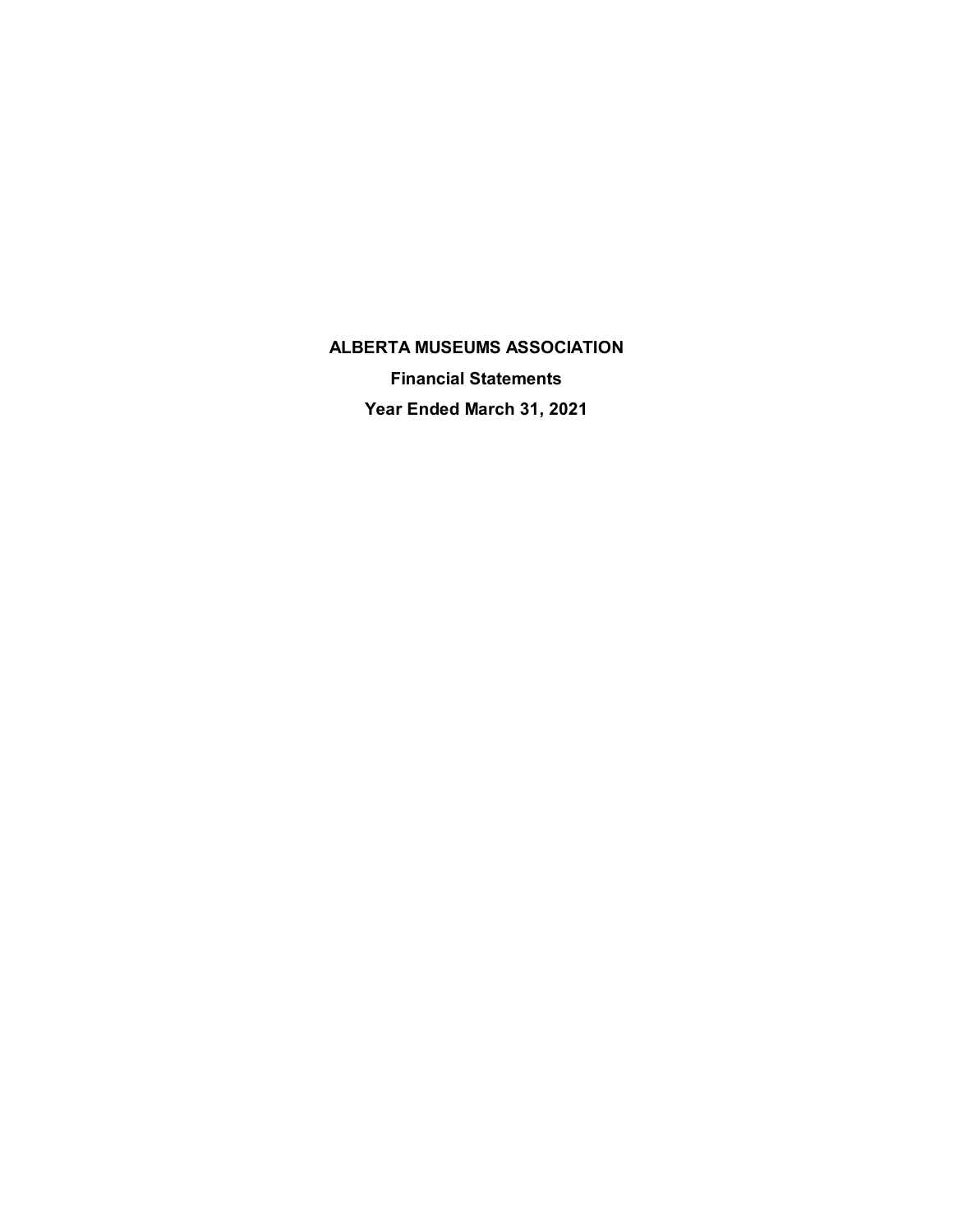|                                        | Page     |
|----------------------------------------|----------|
| Independent Auditor's Report           | $1 - 2$  |
| <b>Statement of Financial Position</b> | 3        |
| <b>Statement of Operations</b>         | 4        |
| Statement of Changes in Net Assets     | 5        |
| <b>Statement of Cash Flows</b>         | 6        |
| Notes to Financial Statements          | $7 - 14$ |
| Schedule 1 - Program Expenditures      | 15       |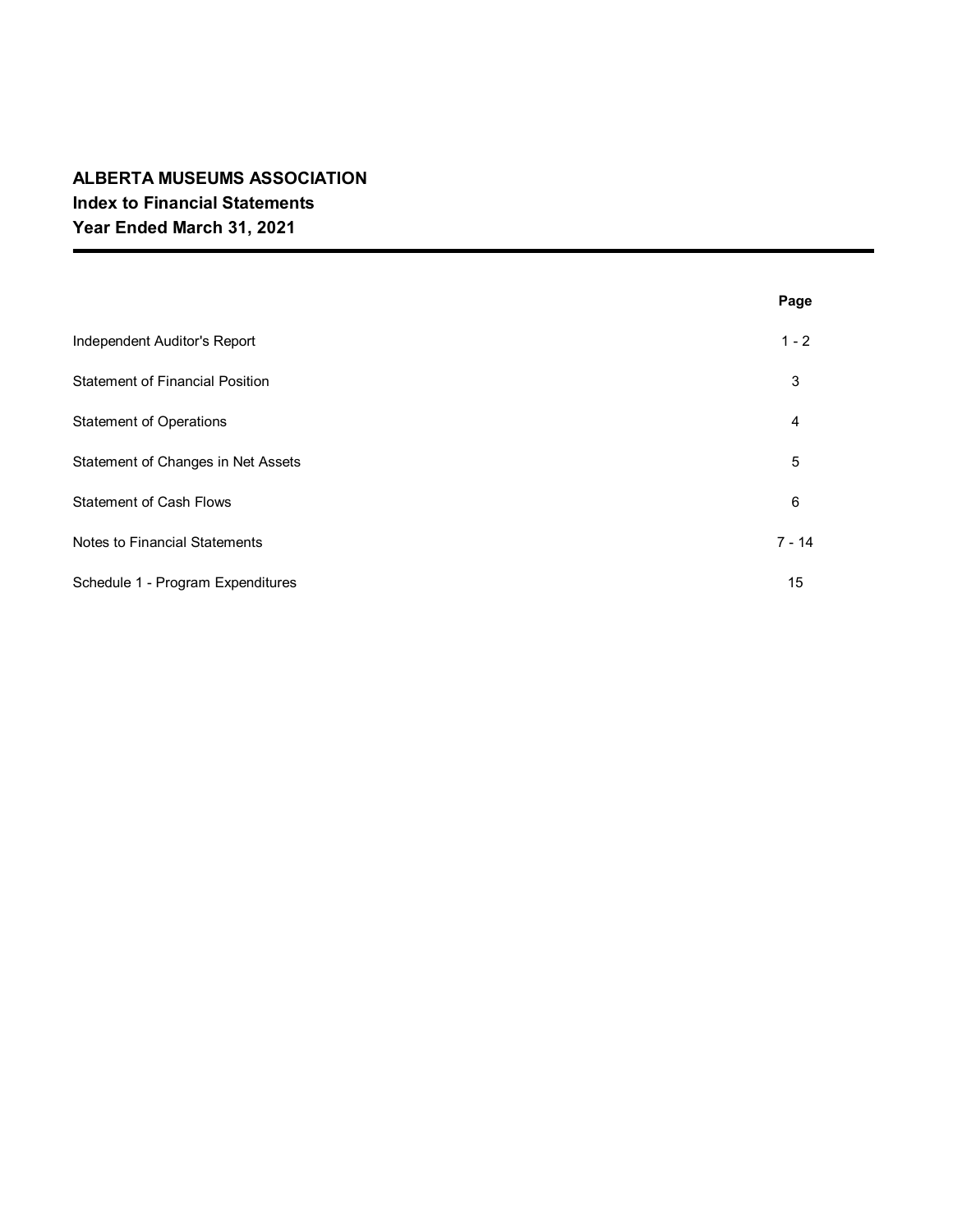

**CHARTERED PROFESSIONAL ACCOUNTANTS** 

Suite 1500, 9888 Jasper Avenue NW Edmonton, Alberta T5J 5C6 T. 780.424.3000 | F. 780.429.4817 | W. krpgroup.com

#### **INDEPENDENT AUDITOR'S REPORT AUDITOR'S REPORT**

July 23, 2021

To the Members of Alberta Museums Association

#### **Opinion**

We have audited the financial statements of Alberta Museums Association (the Association), which comprise the statement of financial position as at March 31, 2021, and the statements of revenues and expenditures, changes in net assets and cash flow for the year then ended, and notes to the financial statements, including a summary of significant accounting policies.

In our opinion, the accompanying financial statements present fairly, in all material respects, the financial position of the Association as at March 31, 2021, and the results of its operations and cash flow for the year then ended in accordance with Canadian accounting standards for not-forprofit organizations (ASNPO).

#### **Basis for Opinion**

We conducted our audit in accordance with Canadian generally accepted auditing standards. Our responsibilities under those standards are further described in the *Auditor's Responsibilities for the Audit of the Financial Statements* section of our report. We are independent of the Association in accordance with ethical requirements that are relevant to our audit of the financial statements in Canada, and we have fulfilled our other ethical responsibilities in accordance with these requirements. We believe that the audit evidence we have obtained is sufficient and appropriate to provide a basis for our opinion.

#### **Emphasis of Matter**

We draw your attention to Note 9 to the financial statements, which explains that certain comparative information presented for the year end March 31, 2020 has been restated. Our opinion is not modified in respect of this matter.

#### **Responsibilities of Management and Those Charged with Governance for the Financial Statements**

Management is responsible for the preparation and fair presentation of the financial statements in accordance with ASNPO, and for such internal control as management determines is necessary to enable the preparation of financial statements that are free from material misstatement, whether due to fraud or error.

In preparing the financial statements, management is responsible for assessing the Association's ability to continue as a going concern, disclosing, as applicable, matters related to going concern and using the going concern basis of accounting unless management either intends to liquidate the Association or to cease operations, or has no realistic alternative but to do so.

Those charged with governance are responsible for overseeing the Association's financial reporting process.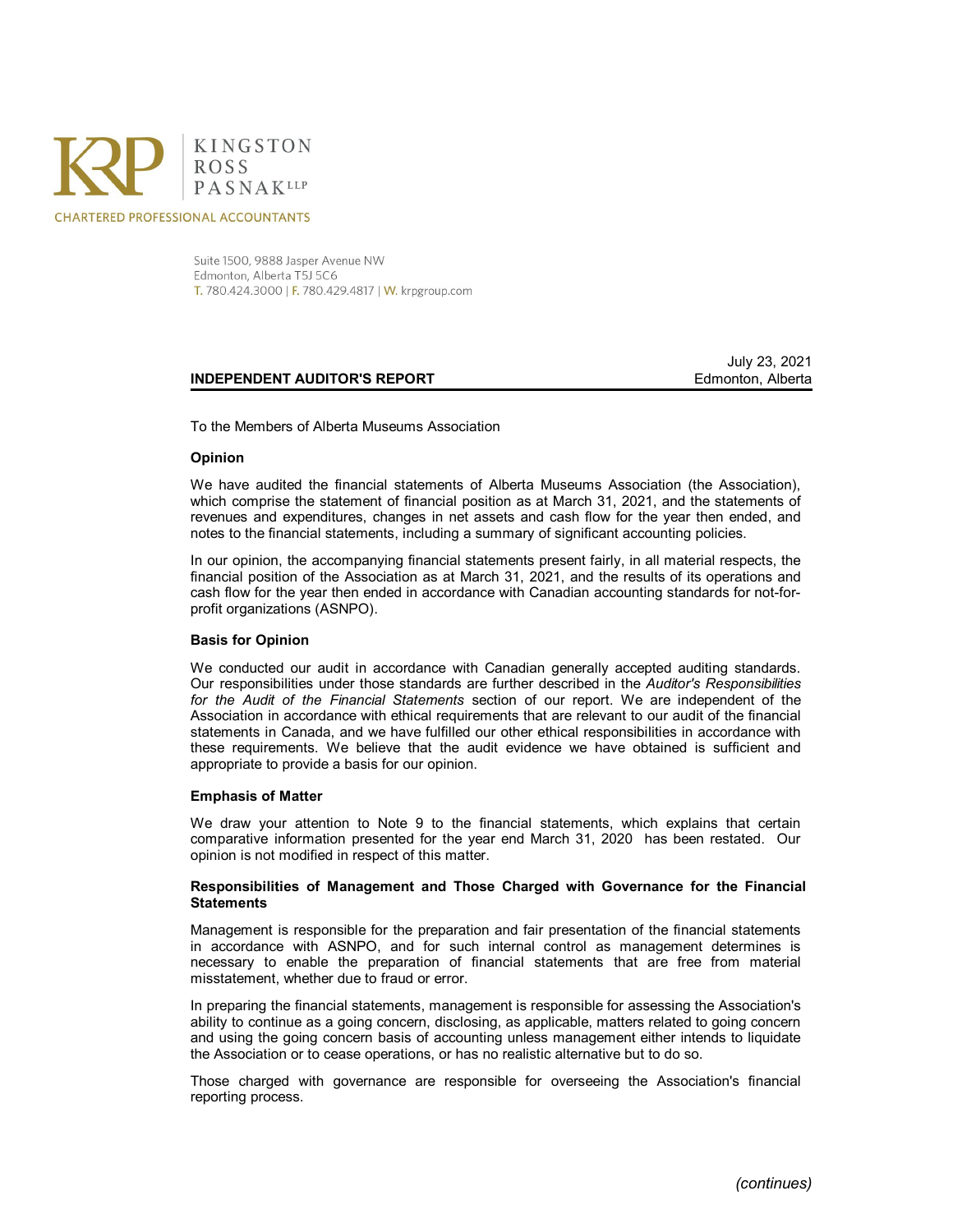Independent Auditor's Report to the Members of Alberta Museums Association *(continued)*

#### **Auditor's Responsibilities for the Audit of the Financial Statements**

Our objectives are to obtain reasonable assurance about whether the financial statements as a whole are free from material misstatement, whether due to fraud or error, and to issue an auditor's report that includes our opinion. Reasonable assurance is a high level of assurance, but is not a guarantee that an audit conducted in accordance with Canadian generally accepted auditing standards will always detect a material misstatement when it exists. Misstatements can arise from fraud or error and are considered material if, individually or in the aggregate, they could reasonably be expected to influence the economic decisions of users taken on the basis of these financial statements.

As part of an audit in accordance with Canadian generally accepted auditing standards, we exercise professional judgment and maintain professional skepticism throughout the audit. We also:

- Identify and assess the risks of material misstatement of the financial statements, whether due to fraud or error, design and perform audit procedures responsive to those risks, and obtain audit evidence that is sufficient and appropriate to provide a basis for our opinion. The risk of not detecting a material misstatement resulting from fraud is higher than for one resulting from error, as fraud may involve collusion, forgery, intentional omissions, misrepresentations, or the override of internal control.
- Obtain an understanding of internal control relevant to the audit in order to design audit procedures that are appropriate in the circumstances, but not for the purpose of expressing an opinion on the effectiveness of the Association's internal control.
- Evaluate the appropriateness of accounting policies used and the reasonableness of accounting estimates and related disclosures made by management.
- Conclude on the appropriateness of management's use of the going concern basis of accounting and, based on the audit evidence obtained, whether a material uncertainty exists related to events or conditions that may cast significant doubt on the Association's ability to continue as a going concern. If we conclude that a material uncertainty exists, we are required to draw attention in our auditor's report to the related disclosures in the financial statements or, if such disclosures are inadequate, to modify our opinion. Our conclusions are based on the audit evidence obtained up to the date of our auditor's report. However, future events or conditions may cause the Association to cease to continue as a going concern.
- Evaluate the overall presentation, structure and content of the financial statements, including the disclosures, and whether the financial statements represent the underlying transactions and events in a manner that achieves fair presentation.

We communicate with those charged with governance regarding, among other matters, the planned scope and timing of the audit and significant audit findings, including any significant deficiencies in internal control that we identify during our audit.

Kingston Ross Pasnak UP

*Kingston Ross Pasnak LLP* Chartered Professional Accountants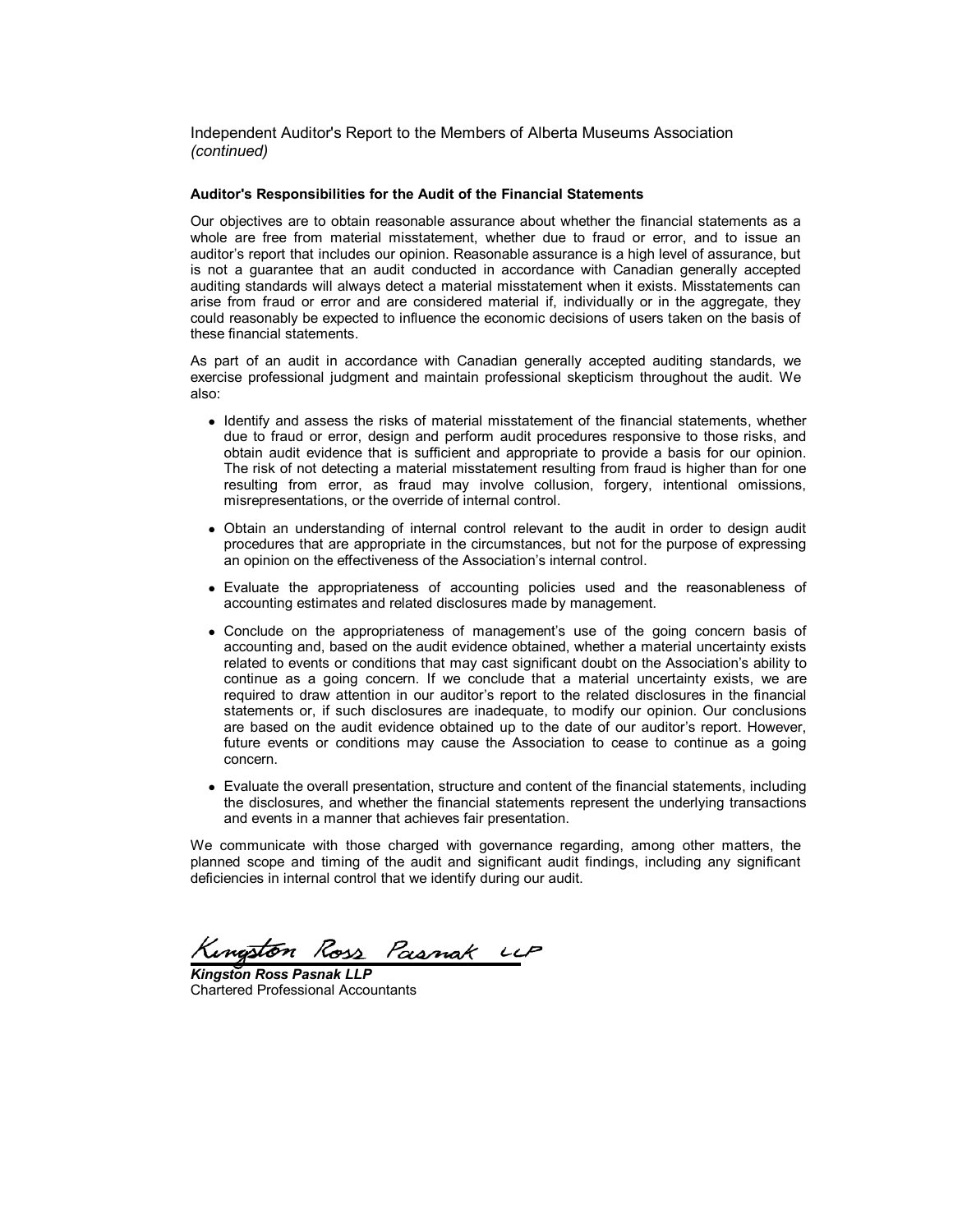# **ALBERTA MUSEUMS ASSOCIATION Statement of Financial Position Year Ended March 31, 2021**

|                                                           |                         |                        | 2021                |                          |                              |    |                   | 2020                   |
|-----------------------------------------------------------|-------------------------|------------------------|---------------------|--------------------------|------------------------------|----|-------------------|------------------------|
|                                                           | Unrestricted            | Internally Restricted  |                     | Externally<br>Restricted |                              |    |                   |                        |
|                                                           | (Note 2)                | (Note 2)               |                     |                          | (Notes 2, 3)                 |    |                   |                        |
|                                                           | General<br>Fund         | Capital<br>assets Fund | Contingency<br>Fund |                          |                              |    | Total             | Total                  |
| <b>ASSETS</b>                                             |                         |                        |                     |                          |                              |    |                   |                        |
| <b>CURRENT</b>                                            |                         |                        |                     |                          |                              |    |                   |                        |
| Cash<br>Accounts receivable                               | \$<br>595,608<br>10,450 | \$<br>$\blacksquare$   | \$<br>212,557       | \$                       | 42,638 \$                    |    | 850,803<br>10,450 | \$<br>771,422<br>1,008 |
| Goods and Services Tax receivable                         | 4,776                   |                        |                     |                          |                              |    | 4,776             | 10,713                 |
| Inventory                                                 | 34,585                  |                        |                     |                          |                              |    | 34,585            | 34,585                 |
| Prepaid expenses                                          | 8,396                   |                        |                     |                          |                              |    | 8,396             | 19,340                 |
|                                                           |                         |                        |                     |                          |                              |    |                   |                        |
|                                                           | 653,815                 | $\overline{a}$         | 212,557             |                          | 42,638                       |    | 909,010           | 837,068                |
| PROPERTY AND EQUIPMENT (Note 4)                           |                         | 22,925                 |                     |                          |                              |    | 22,925            | 32,819                 |
| INTANGIBLE ASSETS (Note 5)                                |                         | 67,370                 |                     |                          |                              |    | 67,370            | 149,711                |
|                                                           | \$<br>653,815           | \$<br>$90,295$ \$      | 212,557             | \$                       | 42,638 \$                    |    | 999,305           | \$<br>1,019,598        |
| <b>LIABILITIES AND NET ASSETS</b><br><b>CURRENT</b>       |                         |                        |                     |                          |                              |    |                   |                        |
| Accounts payable and accrued liabilities                  | \$<br>23,519            | \$                     | \$                  | \$                       |                              | \$ | 23,519            | \$<br>99,775           |
| Bonus payable                                             | 8,000                   |                        |                     |                          |                              |    | 8,000             |                        |
| Overtime and vacation payable                             | 11,633                  |                        |                     |                          |                              |    | 11,633            | 10,395                 |
| Employee withholdings payable                             | 8,760                   |                        |                     |                          |                              |    | 8,760             | 10,001                 |
| Grants payable                                            | 11,066                  |                        |                     |                          |                              |    | 11,066            | 24,973                 |
| Deferred revenue (Notes 2)                                | 13,412                  |                        |                     |                          | 42.638                       |    | 56,050            | 10,000                 |
|                                                           | 76,390                  |                        |                     |                          | 42,638                       |    | 119,028           | 155,144                |
| <b>CANADA EMERGENCY BUSINESS</b><br>ACCOUNT LOAN (Note 6) | 30,000                  |                        |                     |                          |                              |    | 30,000            |                        |
|                                                           | 106,390                 |                        |                     |                          | 42,638                       |    | 149,028           | 155,144                |
| COMMITMENTS (Note 7)                                      |                         |                        |                     |                          |                              |    |                   |                        |
| UNRESTRICTED NET ASSETS                                   | 547,425                 |                        |                     |                          |                              |    | 547,425           | 470,674                |
| <b>INVESTMENT IN CAPITAL ASSETS</b>                       |                         | 90,295                 |                     |                          |                              |    | 90,295            | 182,530                |
| <b>CONTINGENCY FUND</b>                                   |                         |                        | 212,557             |                          | $\overline{a}$               |    | 212,557           | 211,250                |
|                                                           | 547,425                 | 90,295                 | 212,557             |                          | $\qquad \qquad \blacksquare$ |    | 850,277           | 864,454                |
|                                                           | \$<br>653,815           | \$<br>$90,295$ \$      | 212,557             | \$                       | 42,638 \$                    |    | 999,305           | \$<br>1,019,598        |
|                                                           |                         |                        |                     |                          |                              |    |                   |                        |

ON BEHALF OF THE BOARD<br>*Madre Pallwoon* 

 $\overline{P}_{\text{L}}$  Executive Director President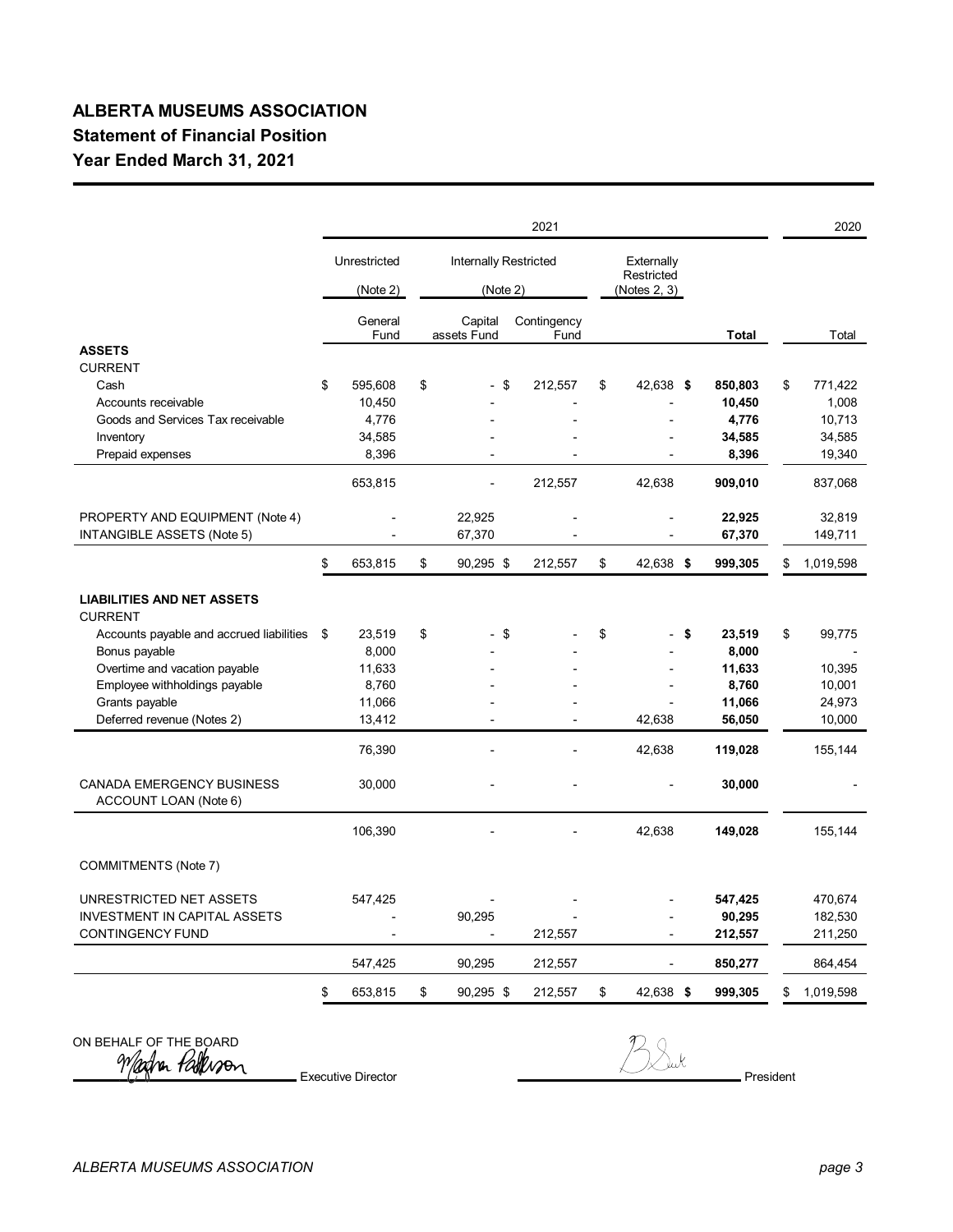# **ALBERTA MUSEUMS ASSOCIATION Statement of Operations Year Ended March 31, 2021**

|                                                                  |                 | 2021                     |           | 2020                         |
|------------------------------------------------------------------|-----------------|--------------------------|-----------|------------------------------|
|                                                                  | Unrestricted    | Externally<br>Restricted | Total     | Total<br>(Restated - Note 9) |
| <b>REVENUE</b>                                                   |                 |                          |           |                              |
| Unrestricted grants                                              | \$<br>1,078,000 | \$<br>\$                 | 1,078,000 | \$<br>1,566,000              |
| <b>Externally restricted grants</b>                              |                 | 177,707                  | 177,707   | 11,800                       |
| Government subsidies (Note 6)                                    | 168,652         |                          | 168,652   |                              |
| Membership fees                                                  | 48,355          |                          | 48,355    | 50,167                       |
| Conference                                                       | 21,709          |                          | 21,709    | 76,080                       |
| Workshops, program fees, and publication sales                   | 12,347          |                          | 12,347    | 40,762                       |
| Donations and fundraising                                        | 5,893           |                          | 5,893     | 2,996                        |
| Grants recovered                                                 | 4,100           |                          | 4,100     | 22,321                       |
| Interest                                                         | 3,966           |                          | 3,967     | 15,299                       |
| Miscellaneous income                                             | 2,655           |                          | 2,655     | 9,651                        |
| Contingency fund interest income                                 | 1,307           |                          | 1,307     | 4,293                        |
| Loss on disposal of property                                     |                 |                          |           | (18,063)                     |
|                                                                  | 1,346,984       | 177,707                  | 1,524,692 | 1,781,306                    |
| <b>EXPENDITURES (Schedule 1)</b>                                 |                 |                          |           |                              |
| Grants                                                           | 607,826         |                          | 607,826   | 821,607                      |
| Strategic services                                               | 511,038         |                          | 511,038   | 651,589                      |
| Community engagement                                             | 11,117          | 107,464                  | 118,581   | 31,748                       |
| Governance                                                       | 114,228         |                          | 114,228   | 173,835                      |
| Organizational capacity                                          | 3,684           | 59,196                   | 62,880    | 4,213                        |
| Knowledge development (Note 8)                                   | 21,034          | 11,047                   | 32,081    | 120,002                      |
|                                                                  | 1,268,927       | 177,707                  | 1,446,634 | 1,802,994                    |
| Excess (deficiency) of revenue over expenses before amortization | 78,057          |                          | 78,058    | (21, 688)                    |
| <b>OTHER EXPENSES</b>                                            |                 |                          |           |                              |
| Amortization (Note 9)                                            | 92,235          |                          | 92,235    | 72,378                       |
| Deficiency of revenue over expenditures                          | \$<br>(14, 178) | \$<br>- \$               | (14, 177) | \$<br>(94,066)               |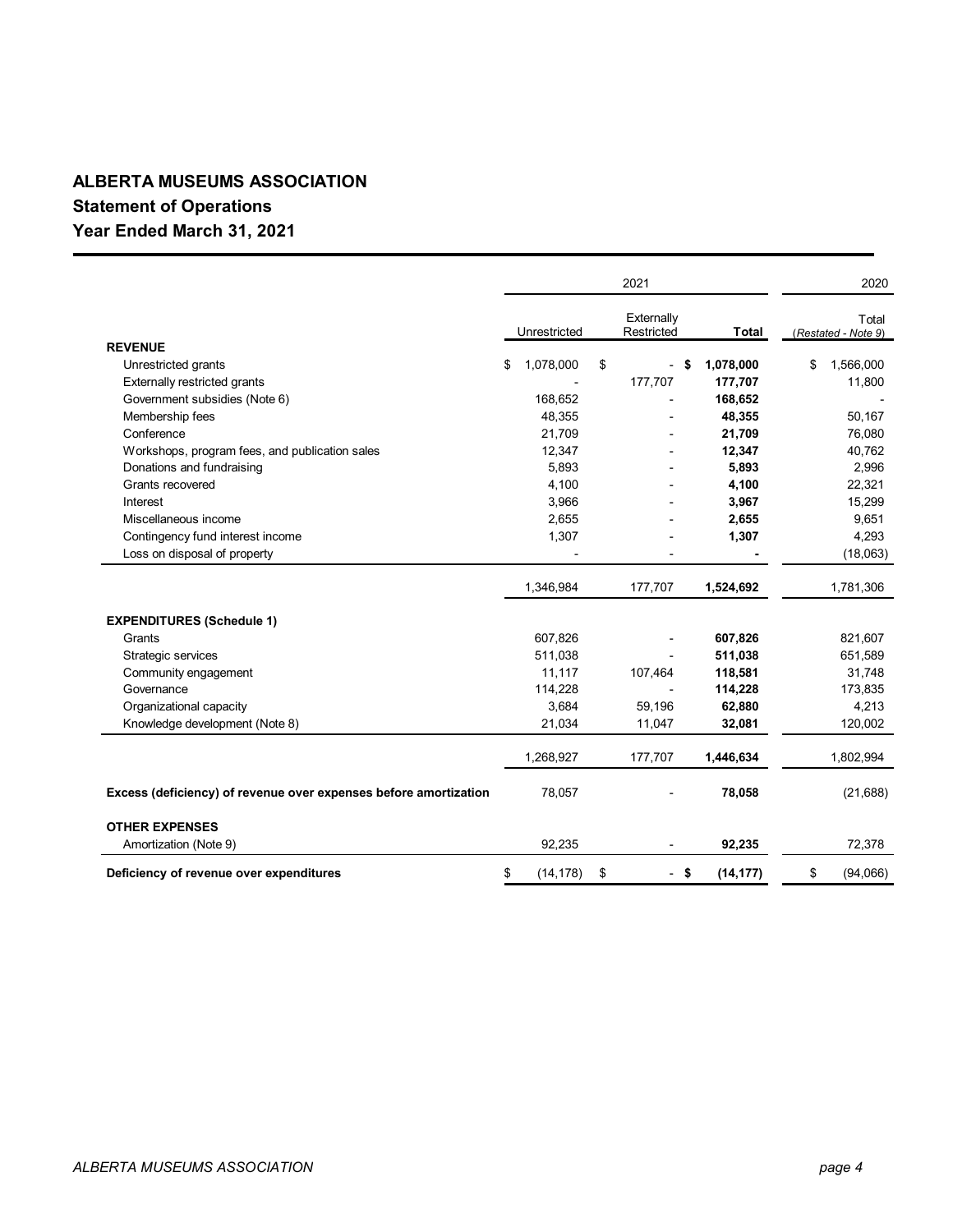# **ALBERTA MUSEUMS ASSOCIATION Statement of Changes in Net Assets Year Ended March 31, 2021**

|                                                                       |                            |                   |                                 | 2020                    |                     |  |                      |  |                     |  |       |
|-----------------------------------------------------------------------|----------------------------|-------------------|---------------------------------|-------------------------|---------------------|--|----------------------|--|---------------------|--|-------|
|                                                                       | Unrestricted<br>Net assets |                   | Investment in<br>Capital assets |                         | Contingency<br>Fund |  |                      |  | Total               |  | Total |
| Net assets, beginning of year<br>Excess of expenditures over revenues | S                          | 470.674<br>76.751 | S                               | 182.530 \$<br>(92, 235) | 211,250 \$<br>1.307 |  | 864.454<br>(14, 177) |  | 958,520<br>(94,066) |  |       |
| Net assets, end of year                                               | S                          | 547,425           |                                 | $90.295$ \$             | 212.557             |  | 850,277              |  | 864.454             |  |       |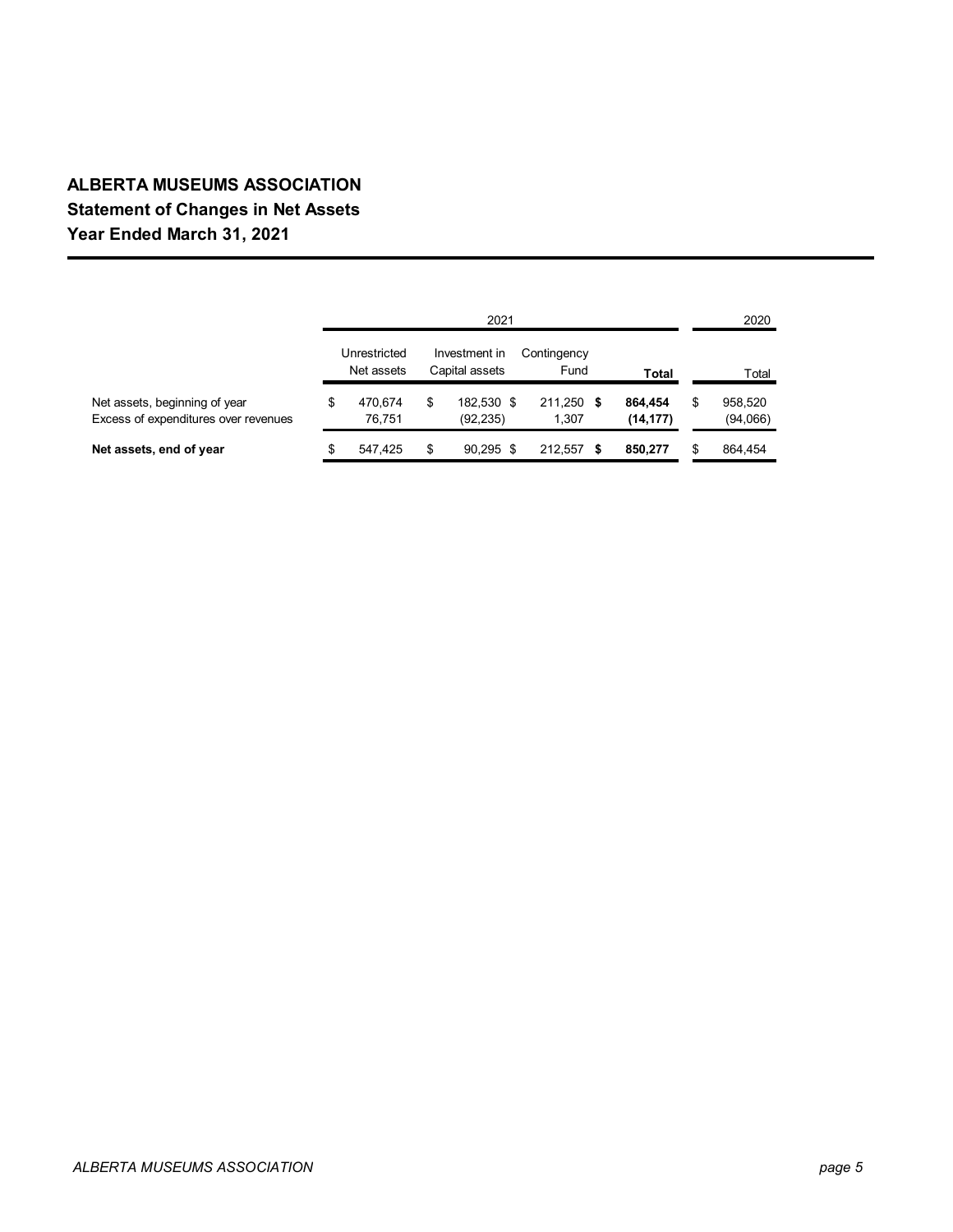# **ALBERTA MUSEUMS ASSOCIATION Statement of Cash Flows Year Ended March 31, 2021**

|                                                                  | 2021            | 2020           |
|------------------------------------------------------------------|-----------------|----------------|
| <b>OPERATING ACTIVITIES</b>                                      |                 |                |
| Excess of expenditures over revenues                             | \$<br>(14, 177) | \$<br>(94,066) |
| Amortization                                                     | 92,235          | \$<br>72,378   |
| Forgivable portion of the Canada Emergency Business Account loan | (10,000)        |                |
| Loss on disposal of property and equipment                       |                 | 18,063         |
|                                                                  | 68,058          | (3,625)        |
| Net change in non-cash working capital                           |                 |                |
| Accounts receivable                                              | (9, 443)        | (1,008)        |
| Government remittances receivable                                | 5,937           | (5, 479)       |
| Inventory                                                        |                 | (10, 181)      |
| Prepaid expense                                                  | 10,945          | 5,784          |
| Accounts payable and accrued liabilities                         | (76, 256)       | 74,633         |
| Bonus payable                                                    | 8,000           | (5,500)        |
| Overtime and vacation payable                                    | 1,238           | (7,654)        |
| Government remittances payable                                   | (1, 241)        | (2, 382)       |
| Grants payable                                                   | (13, 907)       | (1, 341)       |
| Deferred contribution                                            | 46,050          | 4,000          |
|                                                                  | (28, 677)       | 50,872         |
| Cash flow from operating activities                              | 39,381          | 47,247         |
| <b>INVESTING ACTIVITIES</b>                                      |                 |                |
| Purchase of intangible assets                                    |                 | (212, 857)     |
| <b>FINANCING ACTIVITIES</b>                                      |                 |                |
| Canada Emergency Business Account Ioan                           | 40,000          |                |
| INCREASE (DECREASE) IN CASH                                      | 79,381          | (165, 610)     |
| CASH BEGINNING OF YEAR                                           | 771,422         | 937,032        |
| CASH END OF YEAR                                                 | \$<br>850,803   | \$<br>771,422  |
| CASH IS COMPRISED OF:                                            |                 |                |
| Cash - General Fund                                              | \$<br>595,608   | \$<br>550,172  |
| Cash - Contingency Fund                                          | 212,557         | 211,250        |
| Cash - Restricted                                                | 42,638          | 10,000         |
|                                                                  | \$<br>850,803   | \$<br>771,422  |
|                                                                  |                 |                |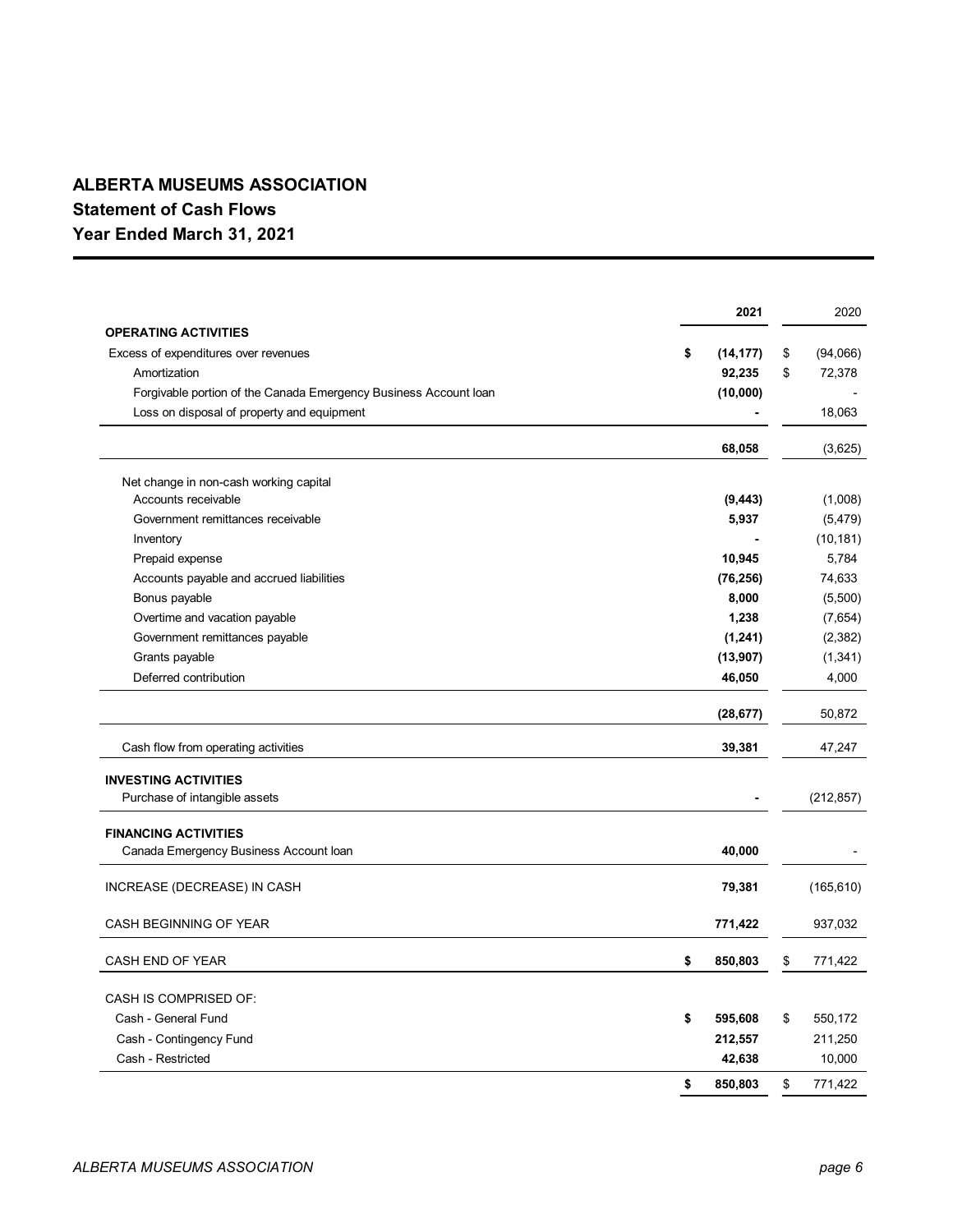### 1. PURPOSE OF THE ASSOCIATION

Alberta Museums Association (the "Association") is a not-for-profit organization incorporated provincially under the Societies Act of Alberta in 1971. As a registered charity the Association is exempt from the payment of income tax under Section 149(1) of the Income Tax Act.

The Association works to promote understanding, access, and excellence within Alberta's museums for the benefit of society.

### 2. SUMMARY OF SIGNIFICANT ACCOUNTING POLICIES

These financial statements have been prepared in accordance with Canadian accounting standards for not-for-profit organizations. Significant accounting policies observed in the preparation of the financial statements are summarized below.

#### Inventory

Inventory is valued at the lower of cost and net realizable value with the cost being determined on a first-in, first-out basis. During the year, inventory of \$nil (2020 - \$4,704) was expensed, included in publications, printing, and design and there were no inventory write downs (2020 - \$nil).

#### Property and equipment

Property and equipment is stated at cost or deemed cost less accumulated amortization and is amortized over its estimated useful life at the following rates and methods:

| <b>Furniture and fixtures</b> | 20% declining balance method  |
|-------------------------------|-------------------------------|
| Computer equipment            | 45% declining balance method  |
| Leasehold improvements        | 10 years straight-line method |

In the year of purchase, amortization on property and equipment is taken at one half of the normal amount.

Property and equipment acquired during the year are not amortized until they are available for use.

#### Intangible assets

The Website and database are being amortized over its estimated useful life at 55% on a declining balance method.

In the year of purchase, amortization on intangible assets is taken at one half of the normal amount.

Intangibles acquired during the year are not amortized until they are available for use.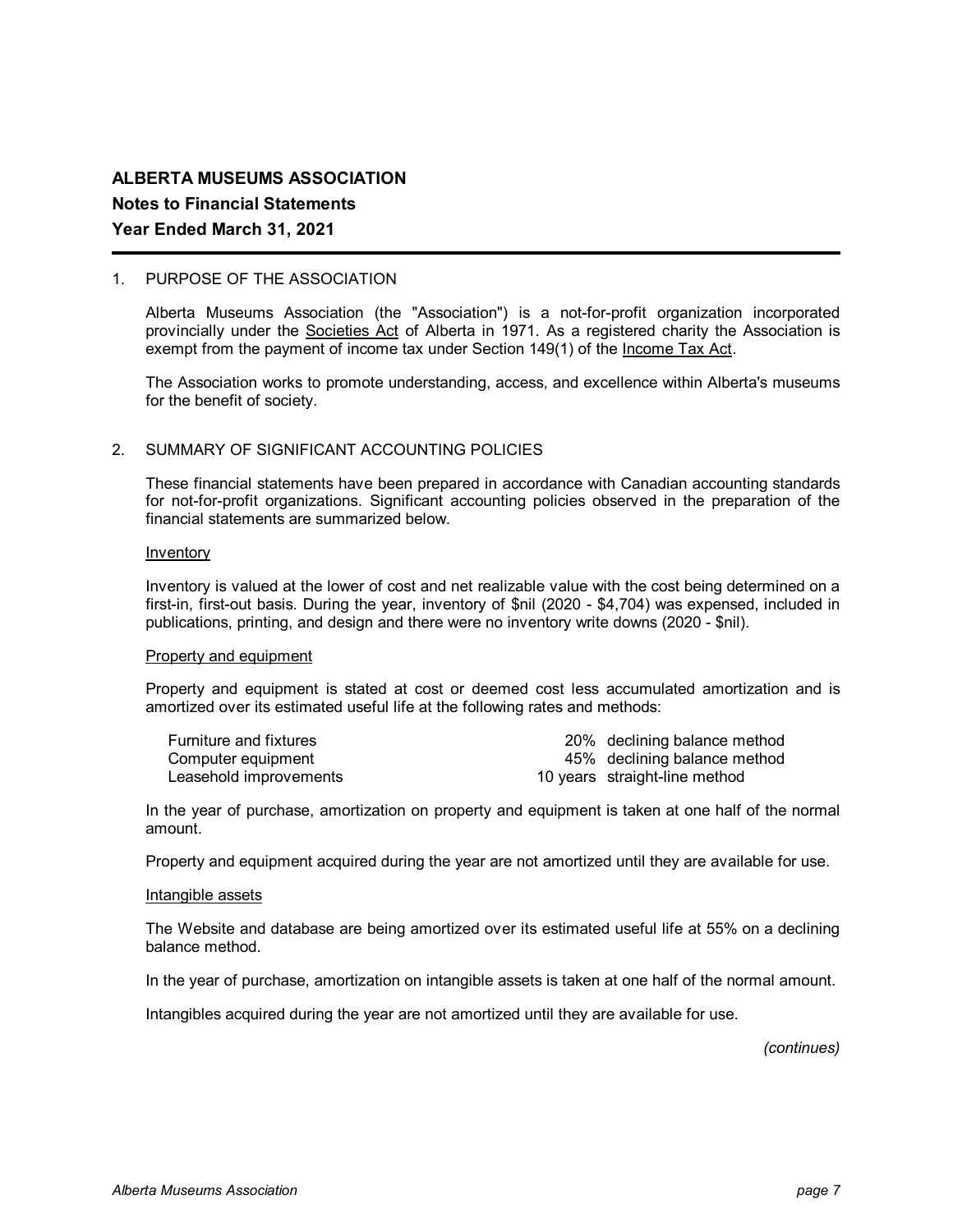## 2. SUMMARY OF SIGNIFICANT ACCOUNTING POLICIES *(continued)*

#### Government assistance

Government assistance for non-capital items is recognized in the current period's net income if the amounts relate to the current period, and is deferred and recognized in a future period's net income if the amounts are for a future period. During the year, the Association received government assistance through the following programs: Canada Emergency Business Account loan and Canada Emergency Wage Subsidy.

#### Revenue recognition

Alberta Museums Association follows the deferral method of accounting for contributions.

Externally restricted grants and related investment income are recognized as revenue in the year in which the related expenses are incurred.

Monies received in advance of services provided are recorded as deferred revenue.

Unrestricted grants are recognized as revenue when received or receivable if the amount to be received can be reasonably estimated and collection is reasonably assured.

Membership fees are recognized when payment is received.

Unrestricted investment, miscellaneous, donation and fundraising income is recognized as revenue when earned and collection has been reasonably assured.

Conference revenue is recognized as revenue when the conferences are held and payments received in advances are recognized as deferred revenue.

Workshops, Program Fees, and Publication Sales revenues are recognized at the time that the ownership of product is transferred or service is performed.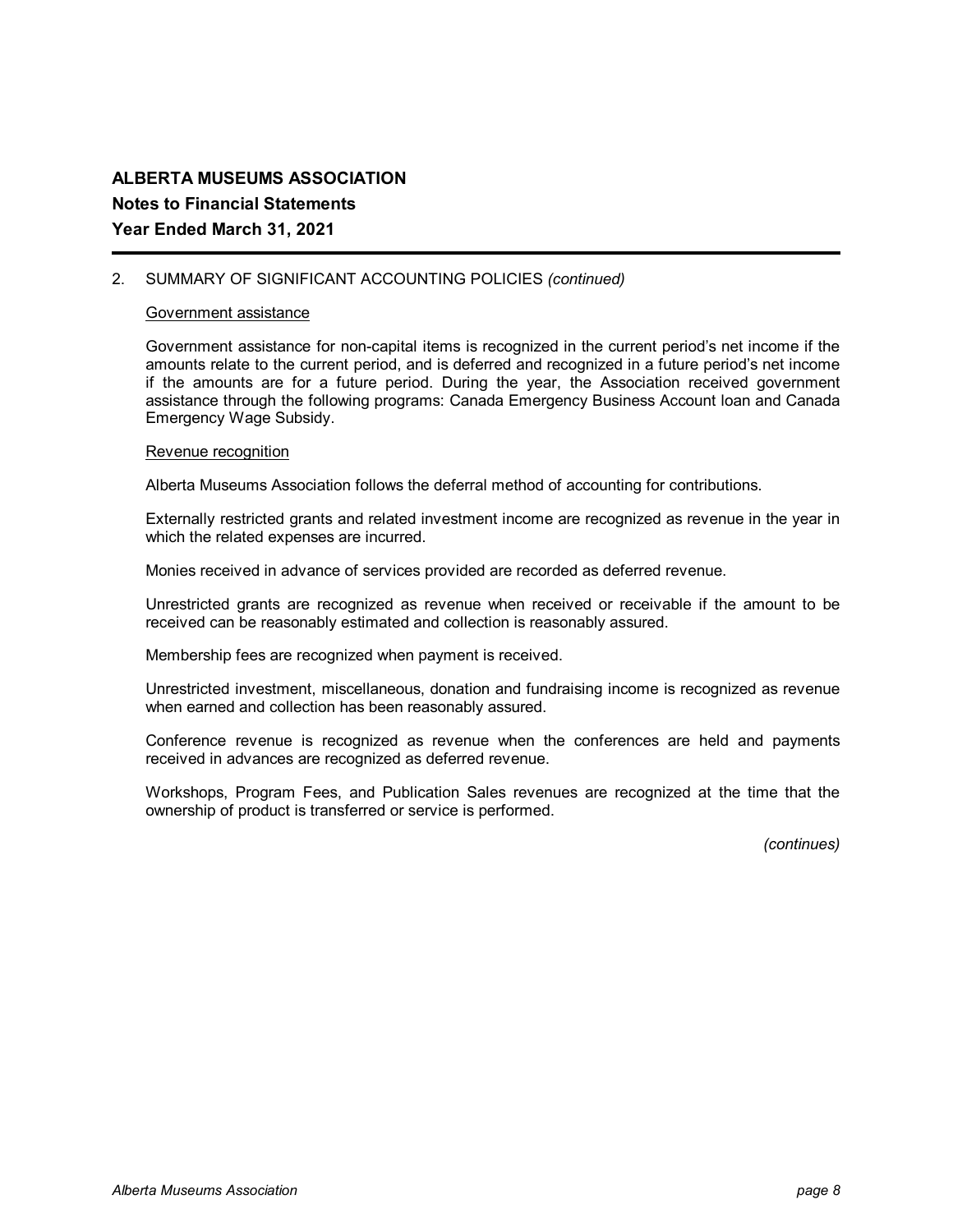## 2. SUMMARY OF SIGNIFICANT ACCOUNTING POLICIES *(continued)*

### Fund accounting

The Association maintains several funds in accordance with the principals of fund accounting.

- a) The Unrestricted Fund accounts for the Association's administration, awards, grants, board and committee activities as well as conference and seminars. Certain unrestricted research is also accounted for in this fund.
- b) The Capital assets Fund reports the assets, liabilities, revenues and expenditures related to the Association's property and equipment.
- c) The Contingency Fund is a Board of Directors approved allocation of net assets, to be used in the event the Association does not receive sufficient funding to continue current operations; and, as a result, must restructure current operations. The Board of Directors feels that, should the Association not be able to continue to operate, the funds retained in the Contingency Fund will provide sufficient liquidity to wind up operations.
- d) The Externally Restricted Fund is used when projects are undertaken as part of an agreement with an External Funding Agency and the use of the money is restricted by the terms and conditions of the underlying agreement. These projects are referred to as Externally Restricted projects.

The Association records all expenses related to these projects in the externally restricted fund and matches these expenses against the revenue provided. Under expenditure will result in a return of surplus funds as per the agreement with the Funding Agency. Over expenditure will be covered by a contributions from the Unrestricted General Fund.

The balance of Externally Restricted projects as at March 31, 2021 is summarized in Note 3.

#### Allocated expenditures

Expenditures which benefit more than one program of the Association are allocated among the functions. Salaries and benefits are allocated amongst the funds based on hours spent. All other operating expenses are allocated amongst funds in accordance to the nature of each expenditure.

#### Donated services

The functions of the Association are dependent on the voluntary services of many members. The value of donated services is not recognized in these statements as the fair value of these services is difficult to determine.

### Financial instruments

All financial instruments are initially measured at fair value, and, unless otherwise noted, the Association subsequently measures its financial instruments at amortized cost.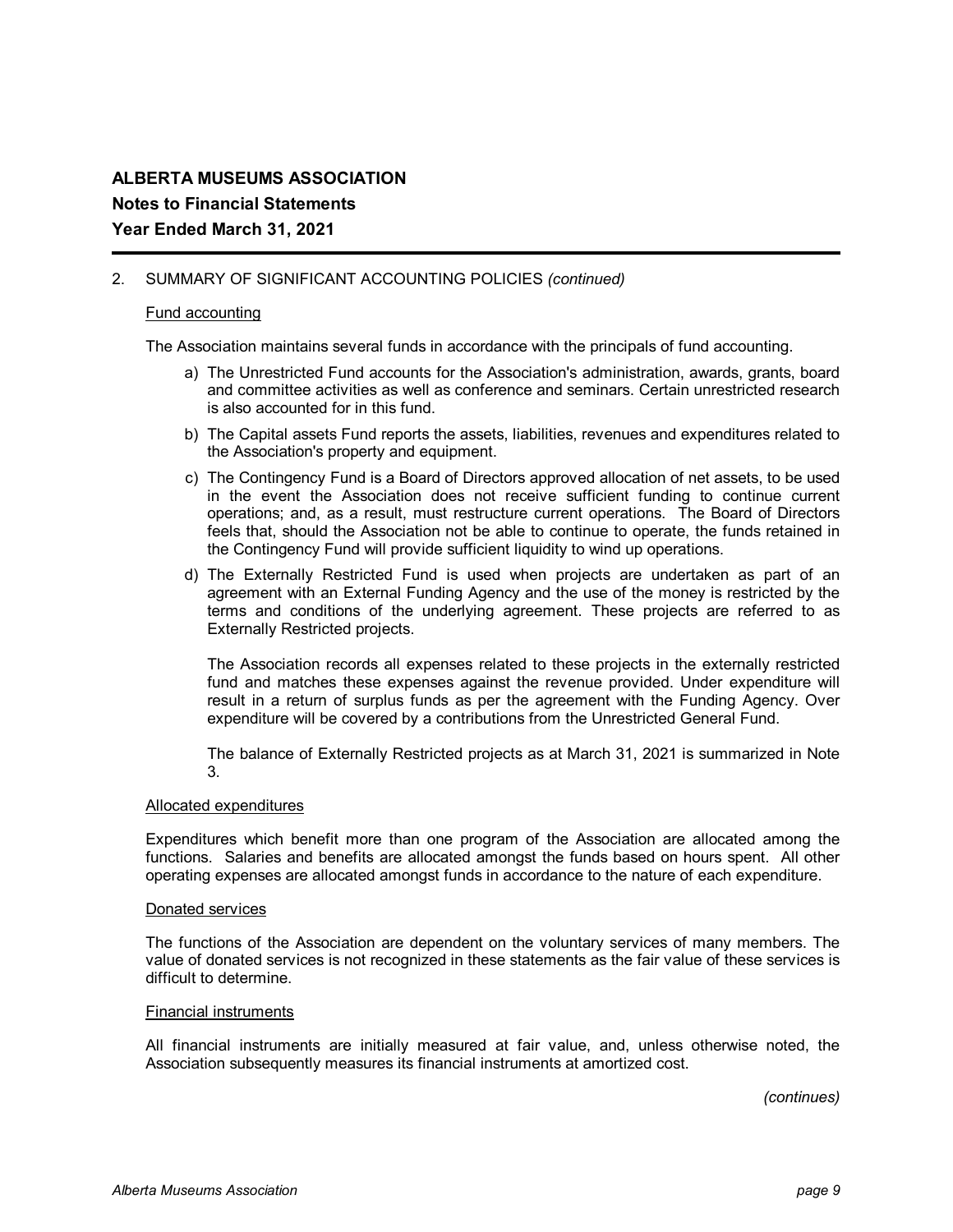## 2. SUMMARY OF SIGNIFICANT ACCOUNTING POLICIES *(continued)*

## Measurement uncertainty

The preparation of financial statements in conformity with Canadian accounting standards for notfor-profit organizations requires management to make estimates and assumptions that affect the reported amount of assets and liabilities, disclosure of contingent assets and liabilities at the date of the financial statements, and the reported amounts of revenues and expenses during the period. The following amounts are subject to measurement uncertainty: collectability of accounts receivable, useful life of property and equipment, accrual of liabilities and deferral of revenue. These estimates are periodically reviewed and any necessary adjustments are reported in earnings in the period in which they become known. Actual results could differ from these estimates.

## 3. EXTERNALLY RESTRICTED FUNDS

The balance of Externally Restricted projects at March 31, 2021 and 2020 is summarized below:

|                                                                                                   | 2021 |                 | 2020           |  |
|---------------------------------------------------------------------------------------------------|------|-----------------|----------------|--|
| Environmental programming - opening balance<br>Edmonton Community Foundation grant funds received |      | 10,000<br>5.000 | 5.000<br>5,000 |  |
| Grant revenues recognized                                                                         |      | (11.047)        | $\blacksquare$ |  |
| Subtotal                                                                                          |      | 3,953           | 10.000         |  |

Environmental Programming contributions are restricted by the Edmonton Community Foundation for the production of education and awareness tools to assist museums in implementing and pursuing more environmentally sustainable practices.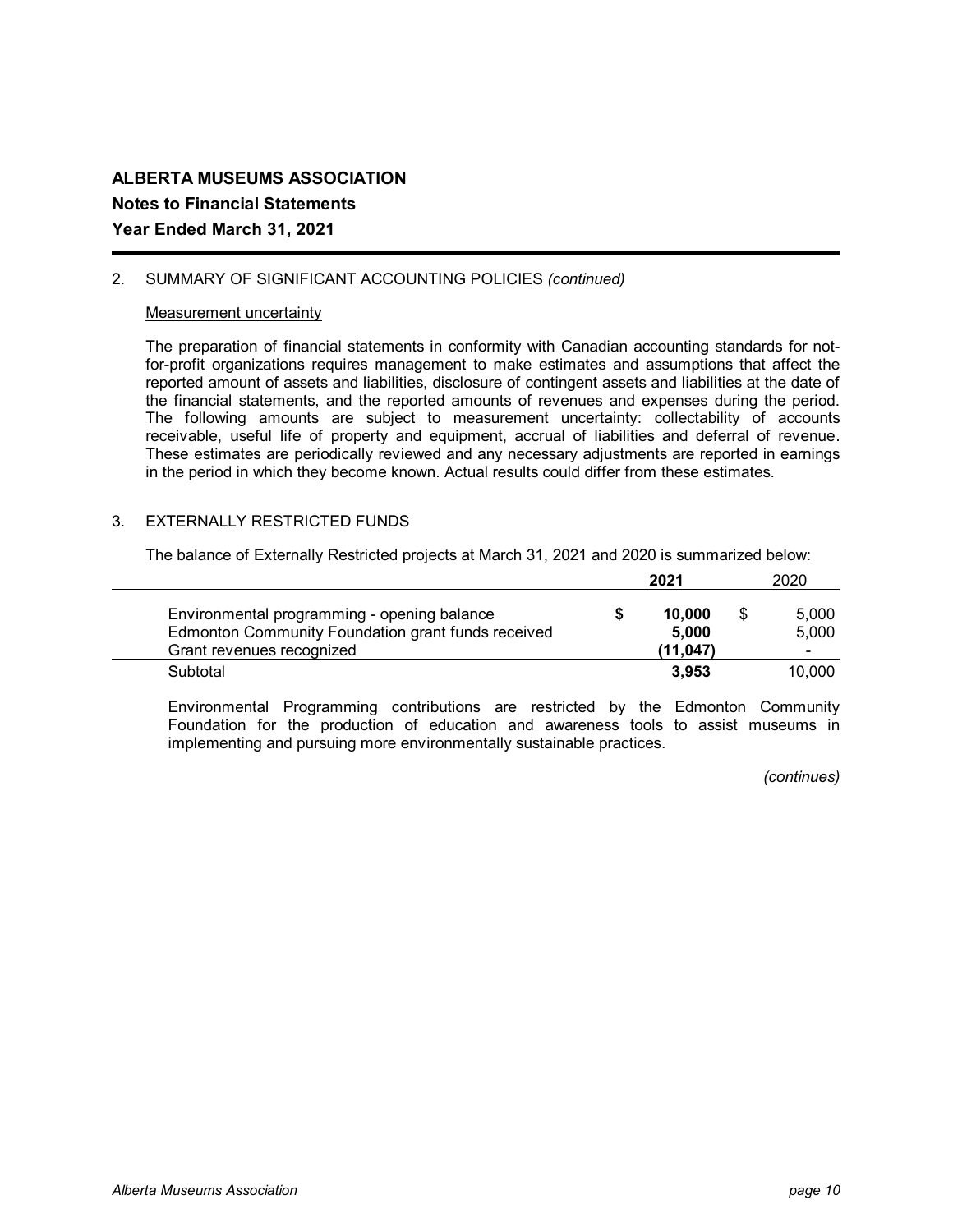## 3. EXTERNALLY RESTRICTED FUNDS *(continued)*

| Strategic Initiatives Component of the Canada Cultural<br>Investment Fund - opening balance                                                                                                                                                                                                                                                                                                                                         | ۰          |  |
|-------------------------------------------------------------------------------------------------------------------------------------------------------------------------------------------------------------------------------------------------------------------------------------------------------------------------------------------------------------------------------------------------------------------------------------|------------|--|
| Grant funds received                                                                                                                                                                                                                                                                                                                                                                                                                | 146,149    |  |
| Grant revenues recognized                                                                                                                                                                                                                                                                                                                                                                                                           | (107, 464) |  |
| Subtotal                                                                                                                                                                                                                                                                                                                                                                                                                            | 38,685     |  |
| The contributions from the Reconsidering Museums program, within the Strategic Initiatives<br>Component of the Canada Cultural Investment Fund, are restricted by the Minister of Canadian<br>Heritage for the rebranding project which will help the national museum community better<br>understand the public's perception of the value of museums, and to develop a clear articulation<br>of the social significance of museums. |            |  |

| Cooperative Investment Program - opening balance |           | -                        |
|--------------------------------------------------|-----------|--------------------------|
| Grant funds received                             | 59.196    | $\overline{\phantom{0}}$ |
| Grant revenues recognized                        | (59, 196) | $\overline{\phantom{0}}$ |
| Subtotal                                         | -         |                          |

Cooperative Investment Program contributions are restricted by Travel Alberta for the restart of operations and development of new or enhanced experiences based on travel environment and health restrictions in place, which were impacted by COVID-19.

| Museums Assistance Program - opening balance | $\blacksquare$ |          |
|----------------------------------------------|----------------|----------|
| Grant funds received                         | $\blacksquare$ | 11.800   |
| Grant revenues recognized                    | -              | (11.800) |
| Subtotal                                     | -              |          |

Museums Assistance Program contributions were restricted by the Minister of Canadian Heritage for the development of tools and documents to assist museum workers and to strengthen their knowledge, skills and practices with respect to key museum functions.

| Grand total | . .<br>-13 | .638<br>ໍ່<br>л | 31 | ,000<br>1O. |
|-------------|------------|-----------------|----|-------------|
|             |            |                 |    |             |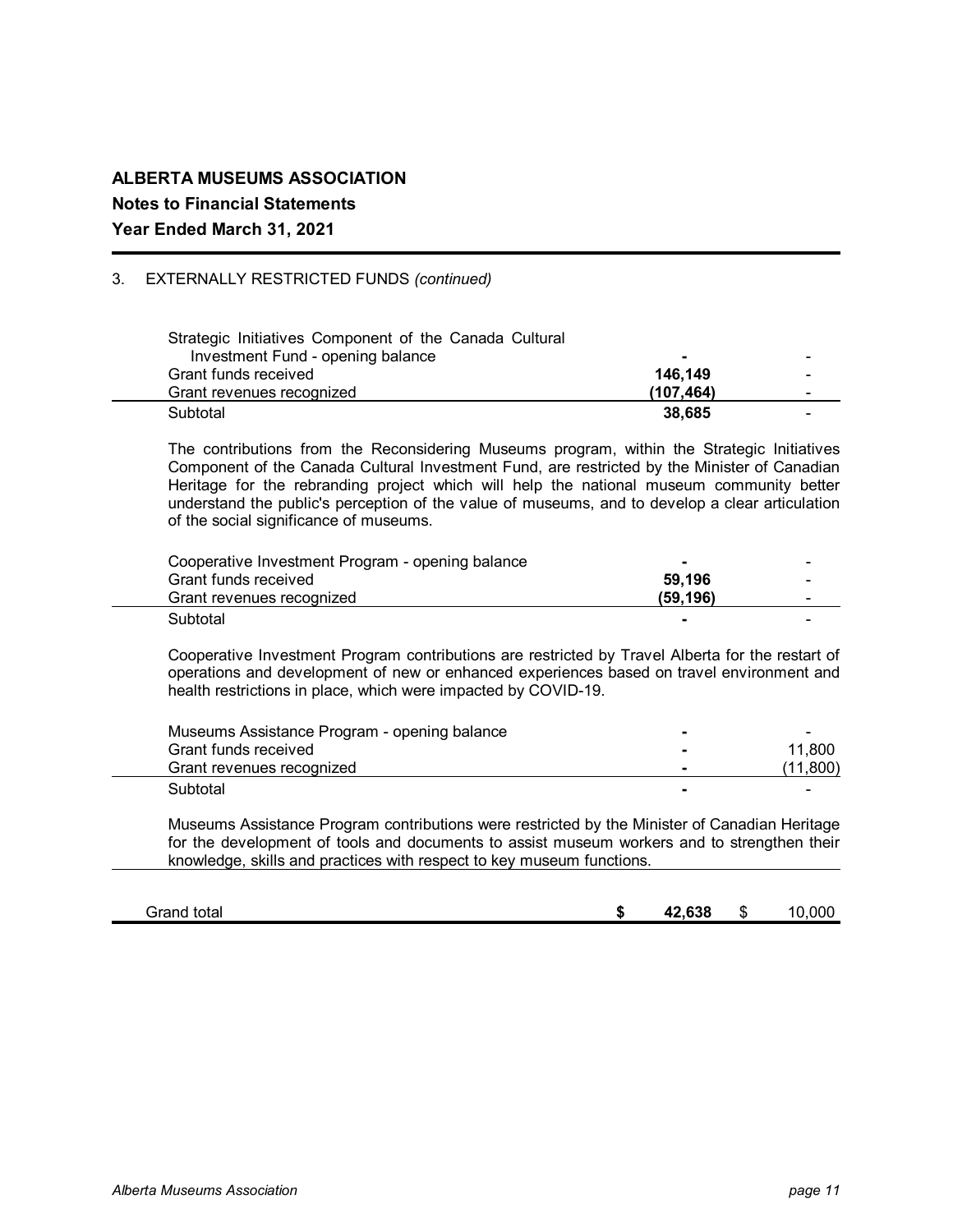## 4. PROPERTY AND EQUIPMENT

|    |                                                                               | Cost                            | Accumulated<br>amortization      |     | 2021<br>Net book<br>value | 2020<br>Net book<br>value       |
|----|-------------------------------------------------------------------------------|---------------------------------|----------------------------------|-----|---------------------------|---------------------------------|
|    | <b>Furniture and fixtures</b><br>Computer equipment<br>Leasehold improvements | \$<br>70,867<br>47,034<br>3,135 | \$<br>58,553 \$<br>39,088<br>470 |     | 12,314<br>7,946<br>2,665  | \$<br>15,393<br>14,448<br>2,978 |
|    |                                                                               | \$<br>121,036                   | \$<br>98,111                     | -\$ | 22,925                    | \$<br>32,819                    |
| 5. | <b>INTANGIBLE ASSETS</b>                                                      |                                 |                                  |     | 2021                      | 2020                            |
|    | Website and database<br>Accumulated amortization                              |                                 |                                  | \$  | 392,947<br>(325,577)      | \$<br>392,947<br>(243, 236)     |
|    |                                                                               |                                 |                                  | \$  | 67,370                    | \$<br>149,711                   |

### 6. GOVERNMENT ASSISTANCE

During the year, the Government of Canada passed legislation offering subsidies to employers in order to assist with wage costs to help support business during COVID-19 pandemic. The Association benefited from the Canada Emergency Wage Subsidy (CEWS) for remuneration between April and March for \$158,652 and is included in government subsidies.

The Association also received a Canada Emergency Business Account loan (CEBA) in the amount of \$40,000, which bears no interest and is forgivable in the amount of \$10,000 if repaid by December 31, 2022. If the loan is not repaid by December 31, 2022, the loan will bear interest at 5% annually as of January 1, 2023 with the full due no later than December 31, 2025.

The Association expects to comply with the terms for forgiveness, therefore the forgivable portion of \$10,000 has been recognized into income this year as government subsidies.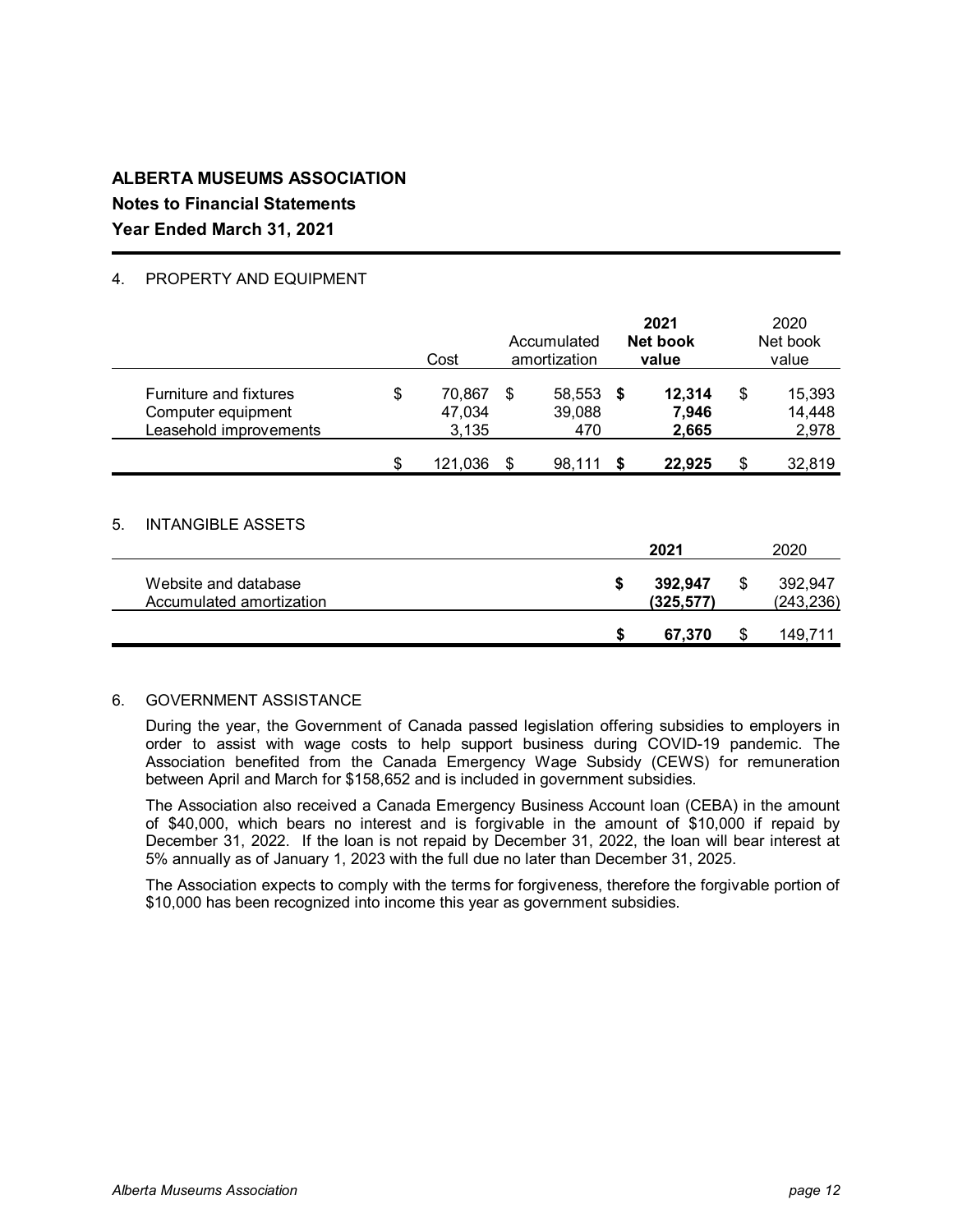## 7. COMMITMENTS

The Association has a long term lease with respect to its premises. The lease contains renewal options and provides for payment of utilities and maintenance costs. Future minimum lease payments as at March 31, 2021, are as follows:

| 2022       | \$<br>40,703 |
|------------|--------------|
| 2023       | 41,405       |
| 2024       | 41,532       |
| 2025       | 42,938       |
| 2026       | 43,194       |
| Thereafter | 186,320      |
|            |              |
|            | 396,092      |

### 8. RELATED PARTY TRANSACTIONS

During the year, \$nil (2020 - \$2,625) included in knowledge development as program costs was paid to Board Members for instructing services and peer reviews.

These transactions are in the normal course of operations and are measured at the exchange amount, which is the amount of consideration established and agreed to by the related parties.

## 9. RESTATEMENT

During the year, management determined that amortization expense should be included in the Statement of Operations. This change has been applied retrospectively to the March 31, 2020 fiscal year, which has resulted in an increase of \$72,378 to the deficiency of revenue over expenses. The restatement did not result in any change to the Statement of Financial Position or Statement of Changes in Net Assets.

### 10. ROBERT R. JANES AWARD

Robert R. Janes Award for Social Responsibility was established with funding donated from an individual member, and additional donations from individuals. The award is administered by the Association and paid out in eligible amounts of \$3,000 per year. The award is currently funded to run until the end of 2026 after which time the Association will evaluate the continuation of this award initiative. During the year, \$3,000 (2020 - \$3,000) was paid out.

## 11. DISBURSEMENT QUOTA

The calculated disbursement quota for 2021 is \$15,073; (2020 - \$17,080). The quota is based on a 24 month average of the assets not directly used in charitable activities or administration multiplied by the required disbursement quota rate of 3.5%.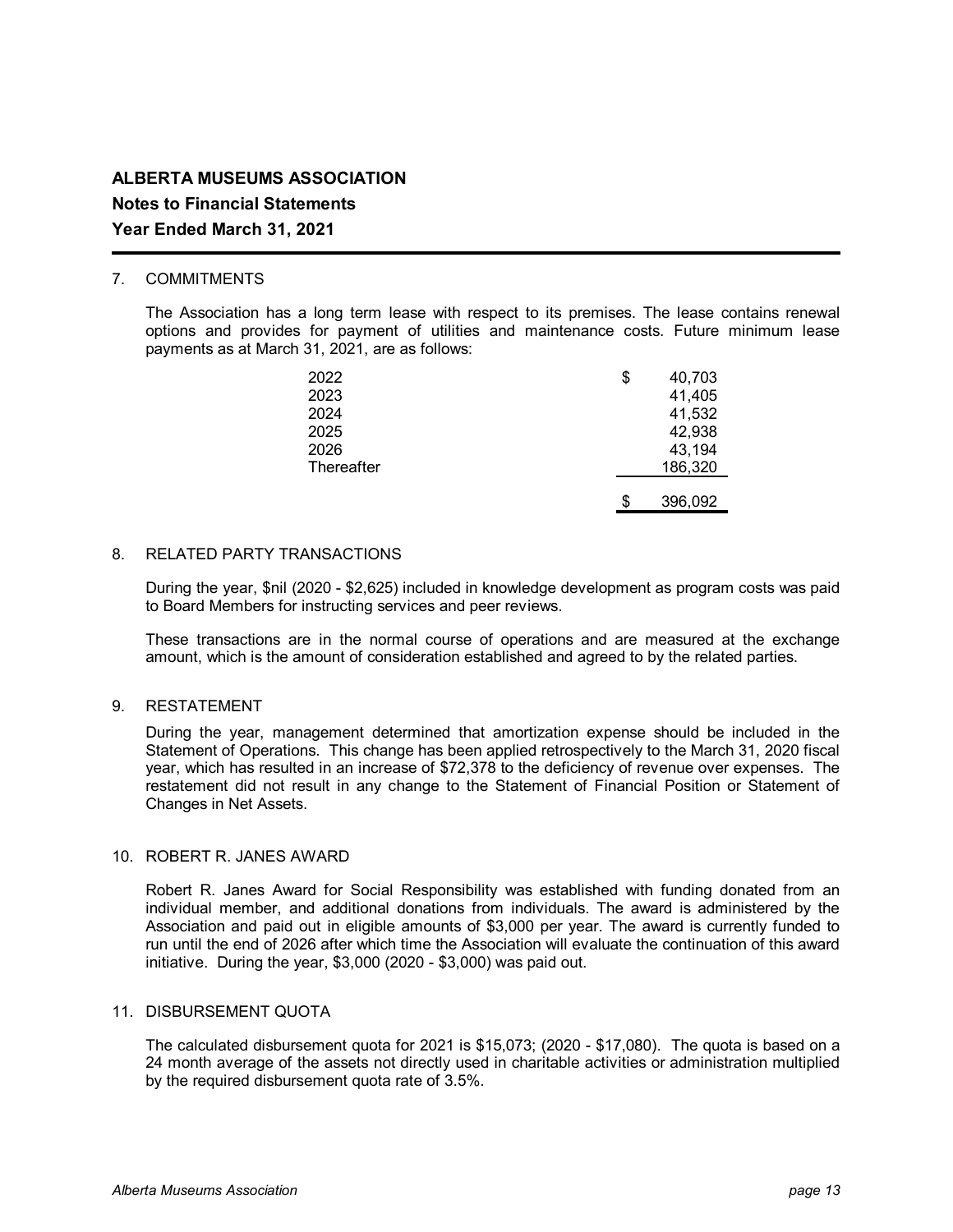### 12. ECONOMIC DEPENDENCE

The Association receives the majority of its funding from the Ministry of Culture, Multiculturalism and Status of Women. A loss of this funding could have a material impact on the Association's operations. Management expects the grant to be maintained in the future.

### 13. COVID-19

The Coronavirus Disease 2019, or COVID-19, has spread across the globe and continues to impact worldwide economic activity. This global pandemic poses the risk that the Association or its clients, employees, contractors, suppliers, and other partners may experience periodic interruptions to their regular business activities. While it is not possible at this time to estimate the impact that COVID-19 could have on the Association's business, in the coming fiscal year, the continued spread of the virus and the measures taken by the federal, provincial and municipal governments to contain its impact could adversely impact the Association's financial condition or results of operations. Specifically, the ability for the association's members to continue to operate, many have had to close their doors, as well as the ability for the Association to obtain regular funding due to many businesses who were required to shut their doors and the shift in government spending. The extent to which the COVID-19 outbreak will continue to impact the Association's results will depend on future developments that are highly uncertain and cannot be predicted at this time.

### 14. COMPARATIVE FIGURES

Some of the comparative figures have been reclassified to conform to the current year's presentation.